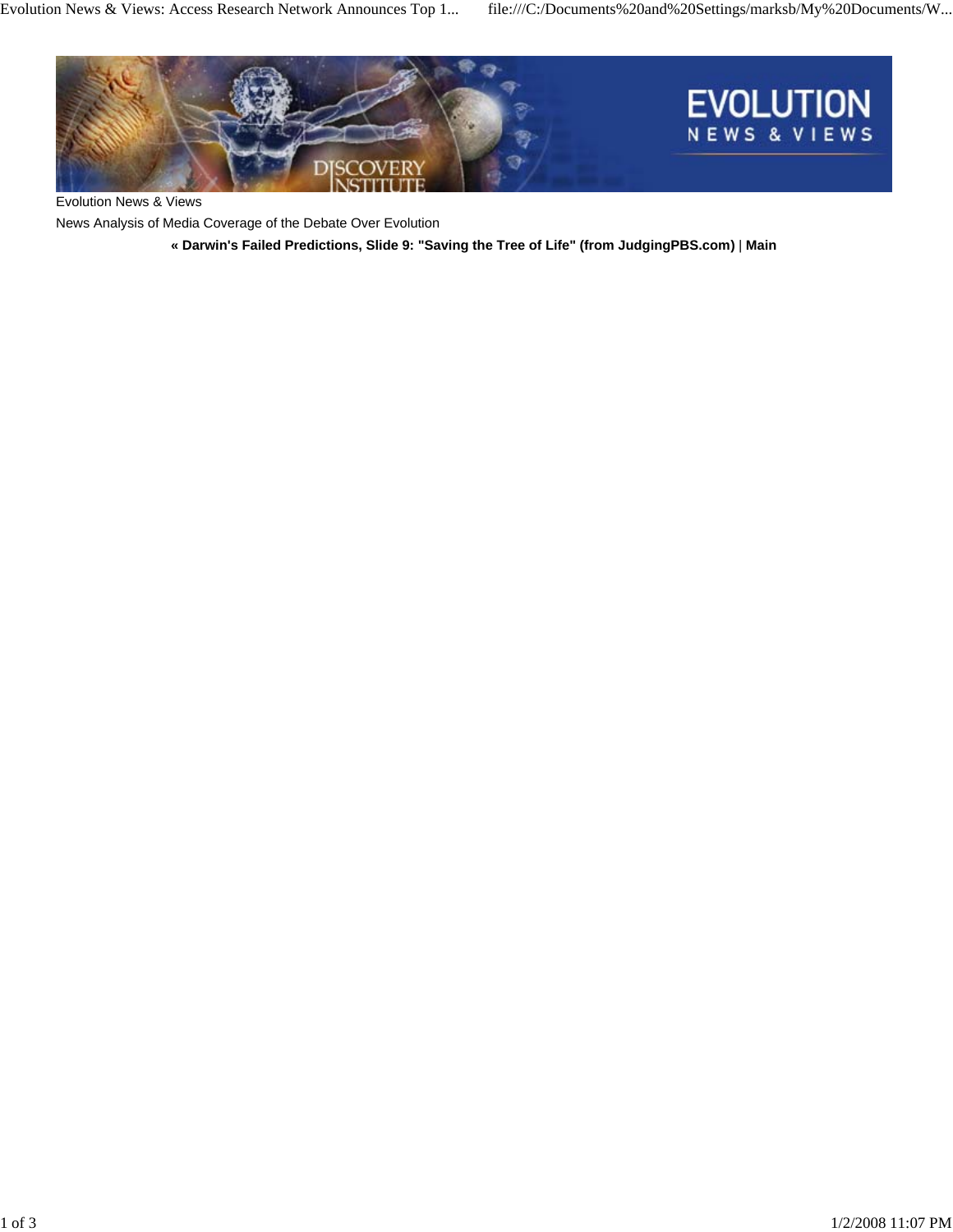## **Access Research Network Announces Top 10 Darwin and Design News Stories of 2007**

Access Research Network has just released its second annual **"Top 10 Darwin and Design News Stories"** and its "Top 10 Darwin and Design Resources" list for the year ending in 2007.

The origins debate continued to capture the attention of a world-wide audience in 2007, as evidenced by some of the key news stories designated as among the more important according to Access Research Network (ARN), a leading science and technology watch-dog group based in Colorado Springs, CO.

"Part of our mission at ARN is to help educate the public about issues relating to Darwin and Design," says Kevin Wirth, ARN Director of Media Relations. "Not only are there a lot of moving parts to this issue, but it also suffers heavily from significant mis-information. One of the things we do is monitor science news and other reports related to this topic, and provide access to resources designed to help others better understand the full scope of this issue. Overall in 2007 I'd say we've observed a growing consternation running through many scientific disciplines over issues that were once thought to be resolved long ago. For example, the so-called 'simple cell' continues to demonstrate far more complexity and information content than anyone ever imagined. This continues to sustain the argument for Design theorists, but places a growing burden on Darwinists who maintain that this is merely evidence of 'apparent design'. But we're seeing a growing number of scientists who simply aren't buying the 'apparent design' explanation. "

"The news reports we've cited in our **Top 10 News Stories** this year reflect many of those concerns" added Wirth. "One of the things we've noticed is that the probability surrounding the notion that life arose spontaneously and evolved over eons is straining the limits of credulity among observers who are not heavily invested in Darwinian speculations. I think it's important that we listen carefully to the voices of those who are truly independent and critical observers of this issue."

In addition to the increasing level of complexity being discovered in small biological systems, the level of biological complexity being discovered in early life history provided another challenge for Darwin's molecule-to-man theory in 2007. Well-preserved jellyfish fossil finds in Utah confirm that the modern form of the jellyfish existed nearly 200 million years earlier than previously thought. This leaves an insufficient amount of time for complex life to have developed only via the Darwinian principles of random mutations and natural selection. Evidence like this caused some scientist this past year to suggest that Darwin's "Tree-of-Life" model should be discarded and replaced with a "Biological Big Bang" model.

Dennis Wagner, ARN Executive Director, noted that "We have a whole generation of people who have been raised according to Darwinian fairytales, like 'human and chimpanzee genetics only differ by 1%' and 'the human body is full of leftover evolutionary vestiges like the appendix and junk DNA.' However, scientists demonstrated that these Darwinian stories do not belong in our science textbooks with some of the new discoveries made in 2007. These are Darwinian 'arguments from ignorance' that continue to be discarded as scientists uncover the incredible design and purpose of biological systems."

Wagner also noted that several new books in the ARN 2007 Top 10 Darwin and Design Resource list such as Michael Behe's *The Edge of Evolution* and Mike Gene's *The Design Matrix* are causing a healthy shift in the debate from 'Darwin versus Design' to 'Darwin and Design.'

"The debate has been highly polarized for generations because you have one group claiming everything can be explained by Darwin and another group claiming everything can be explained by design. These new books are revealing that scientific evidence is now indicating life bears the hallmarks of both. The information content present in living systems can only be explained by design, while biological systems also appear to have been designed to adapt to their environment through variation and natural selection. Trying to decipher from the evidence exactly what evolution can and cannot do, rather than resorting to imaginative Darwinian stories to explain all of life by naturalistic processes is a great step forward in the debate."

While scientific evidence continued to mount in favor of intelligent design in 2007, so did the political and academic persecution against those who challenge Darwinism. Wagner observed that "our modern western culture is so ingrained in the naturalistic Darwinian creation story that those who challenge the story, even with scientific evidence in hand, are treated as outsiders and outcasts. Even though scientists should be free to follow the evidence wherever it leads, the 2007 stories about Guillermo Gonzales being denied tenure at Iowa State and Robert Marks having his lab and website shutdown at Baylor University prove that we are not as free as we would like to think. Ben Stein's documentary Expelled: No Intelligence Allowed, scheduled for release in early 2008, will document these stories and many others, and serve as a real eye-opener to the average citizen."

2 of 3 verge of one of the greatest challenges it has faced in many decades. And, based on what we're seeing, I suspect the debate  $\frac{1}{2}$ 608 11:07 PM Wirth concluded, "As we monitor scientific discoveries and reports in the news, I think we're beginning to see a growing trend overall that the sufficiency of Darwinian explanations to describe how life evolved is turning out to be substantially inadequate in a growing number of fields, particularly in the areas of genetics and molecular biology. I think it's becoming clear that Darwinism is on the